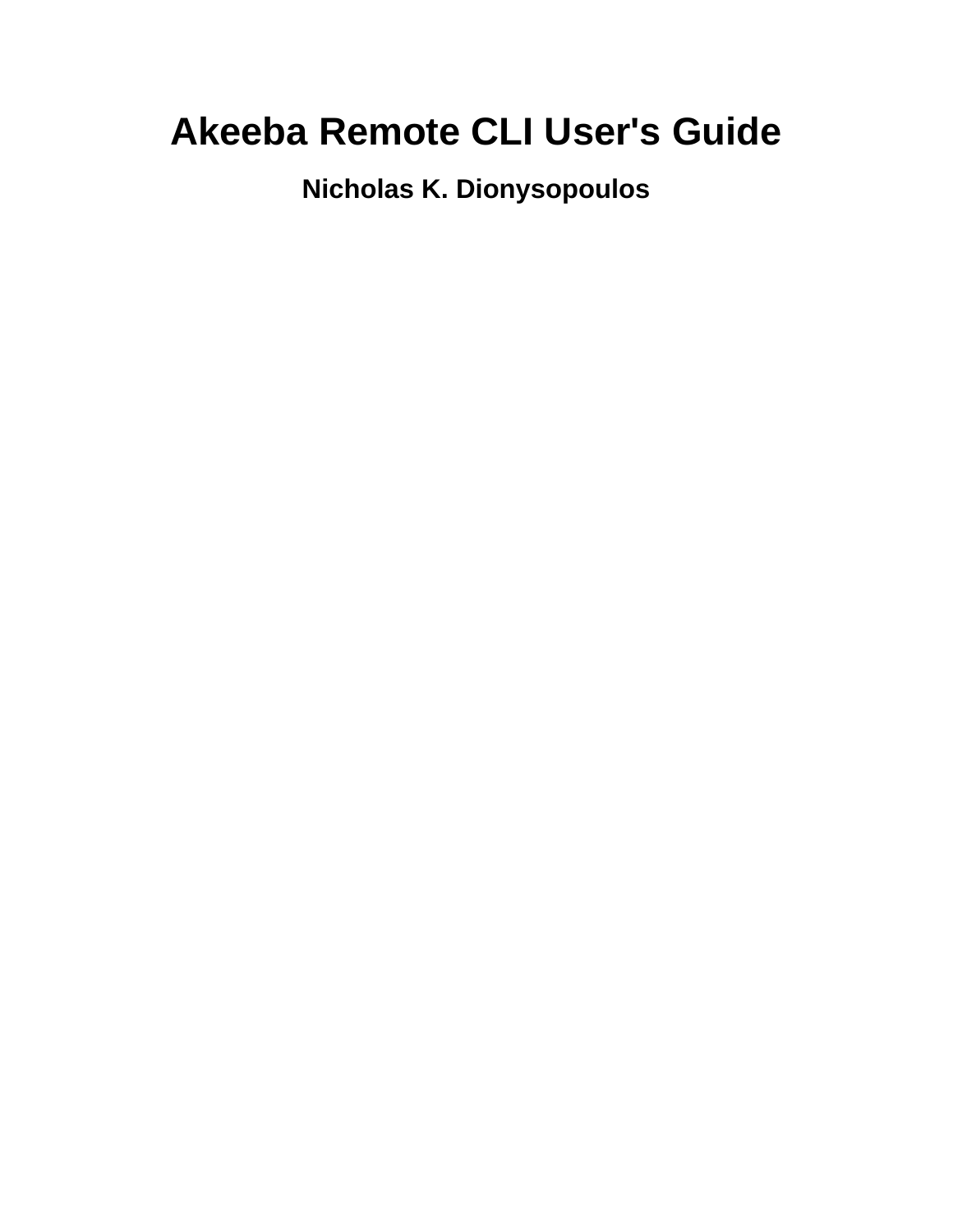### **Akeeba Remote CLI User's Guide**

Nicholas K. Dionysopoulos Copyright © 2011-2022 Akeeba Ltd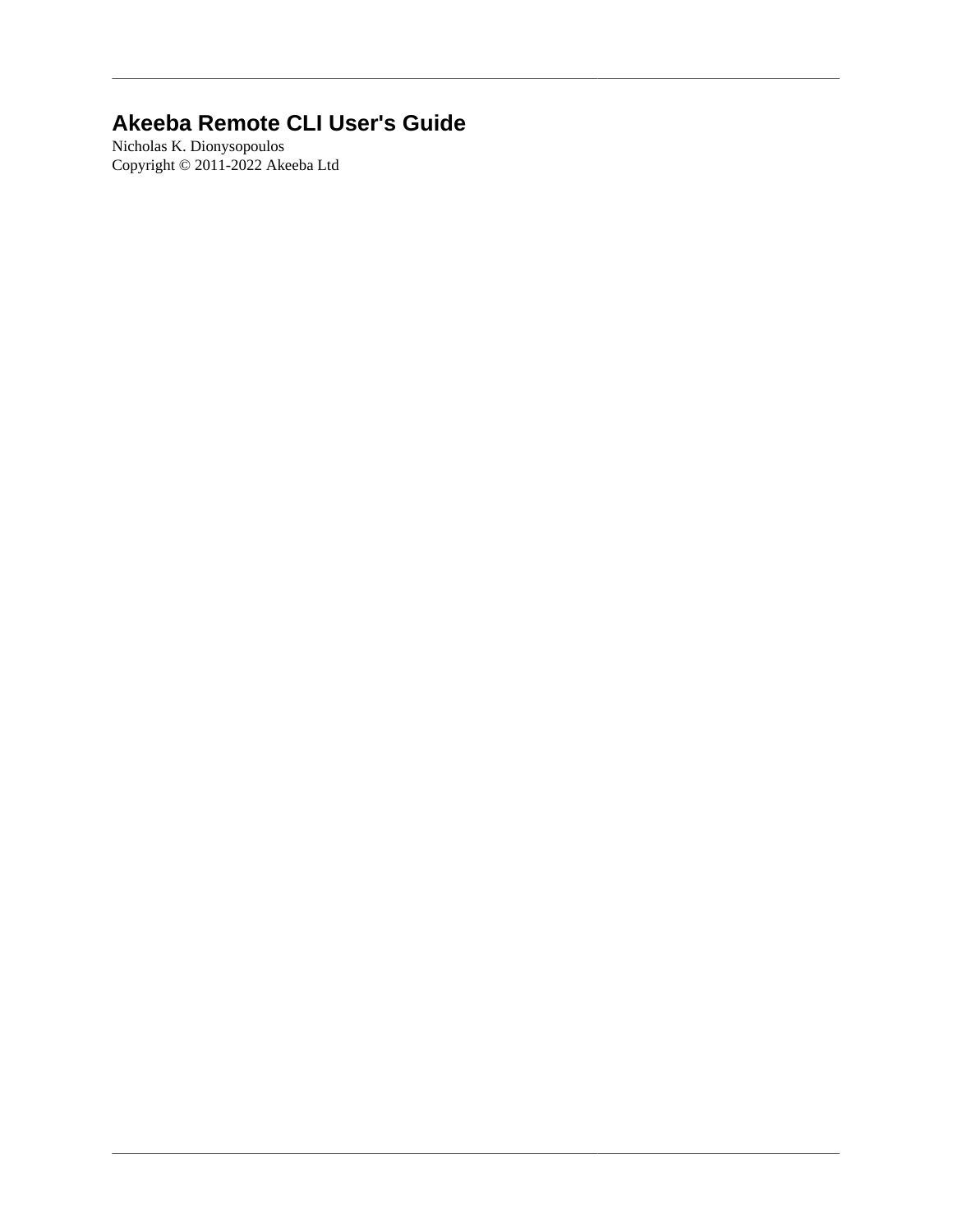### **Table of Contents**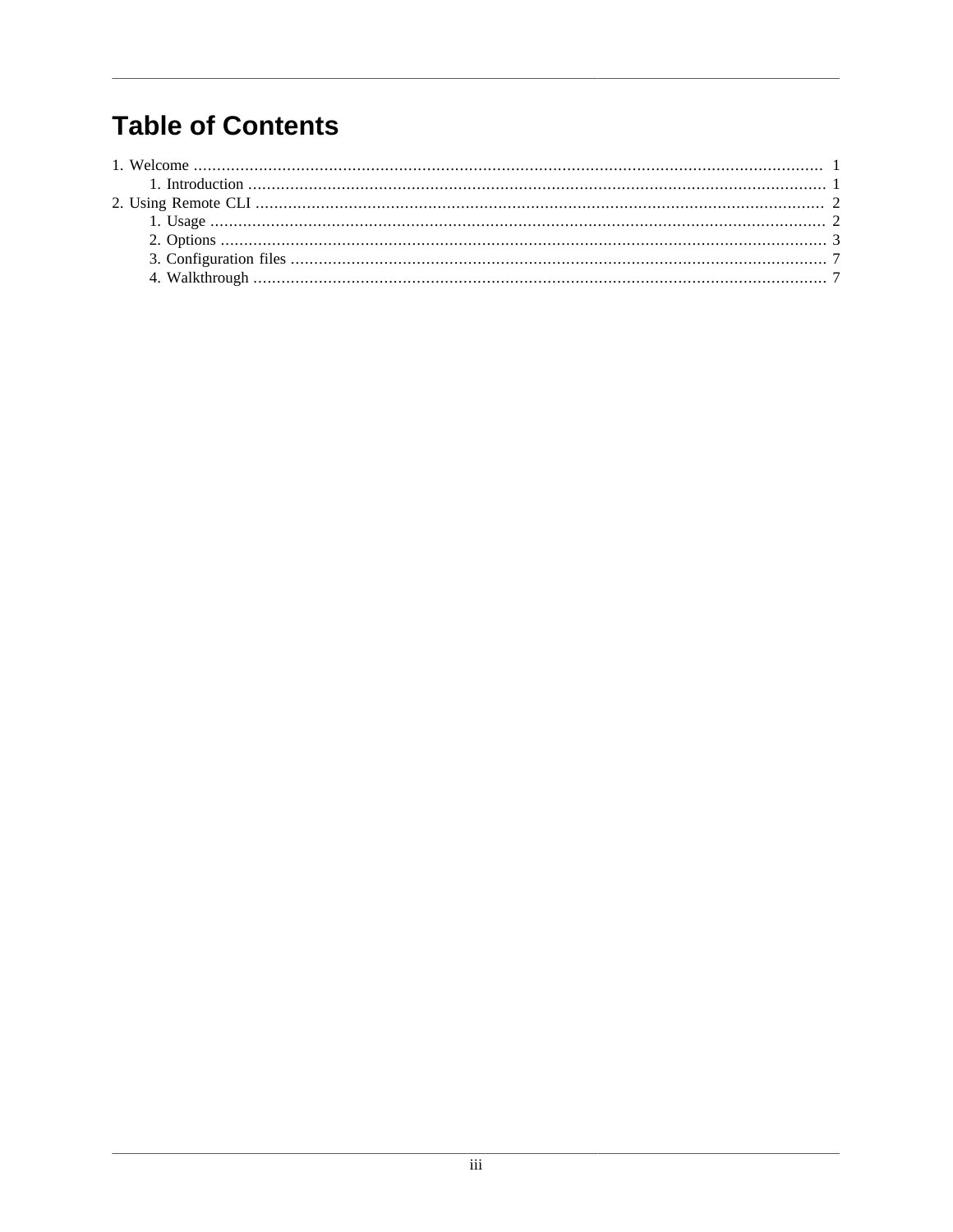# <span id="page-3-0"></span>**Chapter 1. Welcome**

## <span id="page-3-1"></span>**1. Introduction**

Remote CLI is a powerful command-line script which allows you to automate your backups (including download backup archives) with Akeeba Backup for Joomla! or WordPress; or Akeeba Solo. It is designed for power users and system administrators who want to automate these backup-related tasks. It uses our remote JSON API, which means that you can install the script on one machine (even your own PC) and control any number of sites, across different hosts, remotely.

The script is shipped as a PHAR file. This is an executable PHP package which can be used with PHP 5.5.0 or later (PHP 7.0 or 7.1 recommended). The script is available for download free of charge from our site.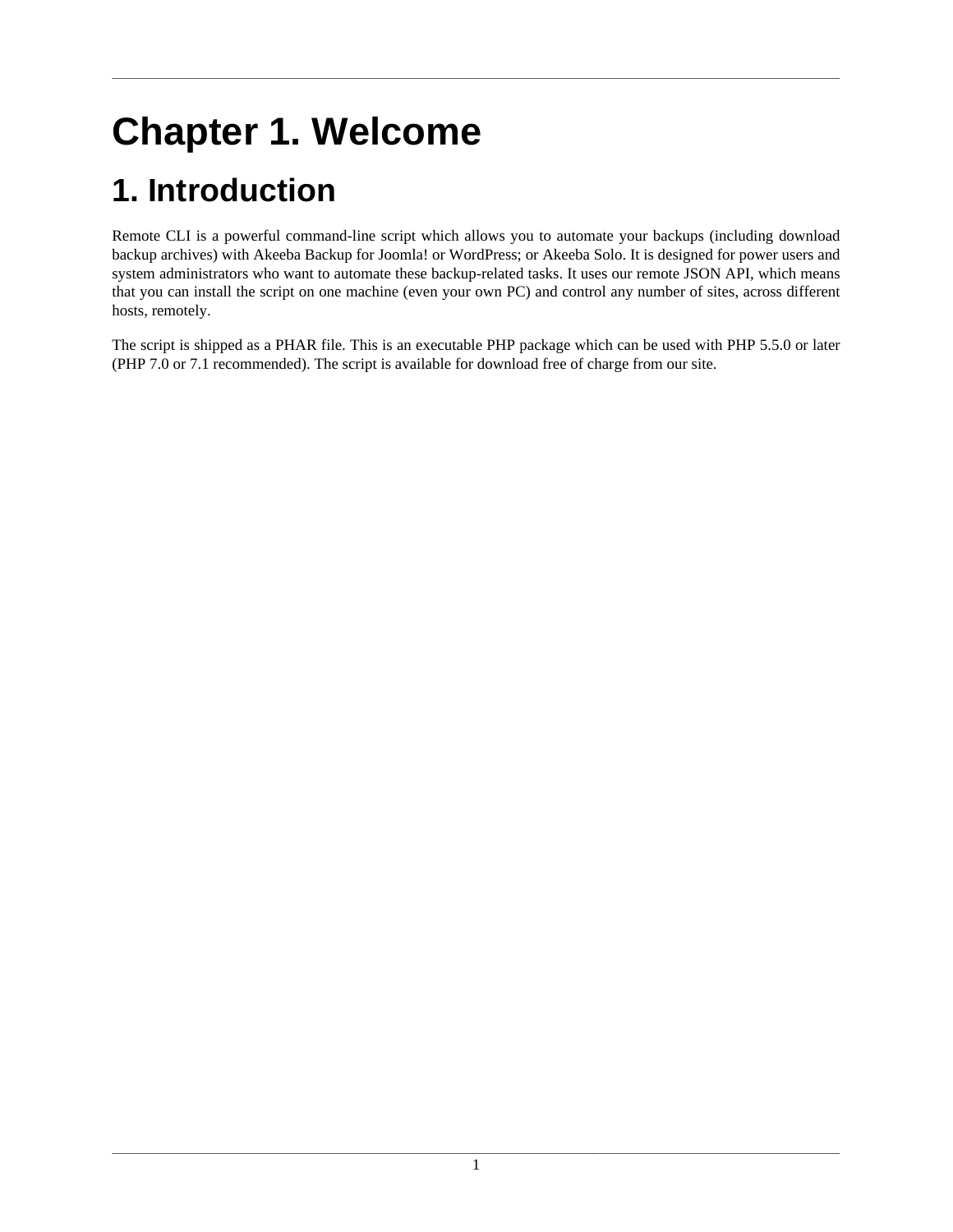# <span id="page-4-0"></span>**Chapter 2. Using Remote CLI**

## <span id="page-4-1"></span>**1. Usage**

### **Using the PHAR file**

The traditional way to use Remote CLI is as a command line script running on your machine.

Remote CLI requires a command line version of PHP (a.k.a. PHP-CLI) to be installed on your machine. In the command line below, please substitute php with the full path to your PHP CLI executable file. On most Linux and Mac OS X systems, you don't need to specify a path, just **php** will do as the executable file is already in the path. On Windows, however, you most likely need to specify a full path.

#### **Tip**

The PHP project provides [an installer of PHP for Windows \[http://windows.php.net/download/](http://windows.php.net/download/)] which can install PHP for you and place the php.exe binary in your path. For sanity's sake, we recommend you to install PHP in  $c:\P$  PHP and put remote. phar in there as well. This is the easiest way to be perfectly sure where everything is installed!

#### **Important**

Remote CLI requires PHP 5.5 with the optional "phar" extension installed and activated. This is the default setup of PHP in most cases.

After downloading remote.phar (the Remote CLI executable PHP archive) from our site you can use Remote CLI from the command line of your operating system with a command like this:

php remote.phar actionName --host=hostName --secret=secretKey [options]

php is the path to your PHP CLI executable. If this is not in your path or you are not sure, please ask your host or your system administrator.

### **Using the Dockerized version**

If you are using Docker you can make use of the Dockerized version of Remote CLI:

```
docker run --rm akeebaltd/remotecli actionName --host=hostName --secret=secretKey [options
```
The Dockerized version is self-contained, using the latest version of PHP at the time we build the container image. It's much simpler to use since it does not require installing or configuring anything on your host machine. Moreover, it's *self-updating*. The command line above always tries to use the latest version of Remote CLI we have published in Docker Hub.

#### **Warning**

There's a caveat. You can NOT use the Dockerized version with local servers i.e. anything which resolves to an IP address only routable by the host machine. If you want to try our Remote CLI locally you have to use the PHAR file.

### **What are all these options?**

hostName is the URL to your site's root, without a trailing slash, e.g. http://www.example.com. If you are using Akeeba Backup for WordPress the hostName must also include the path to Akeeba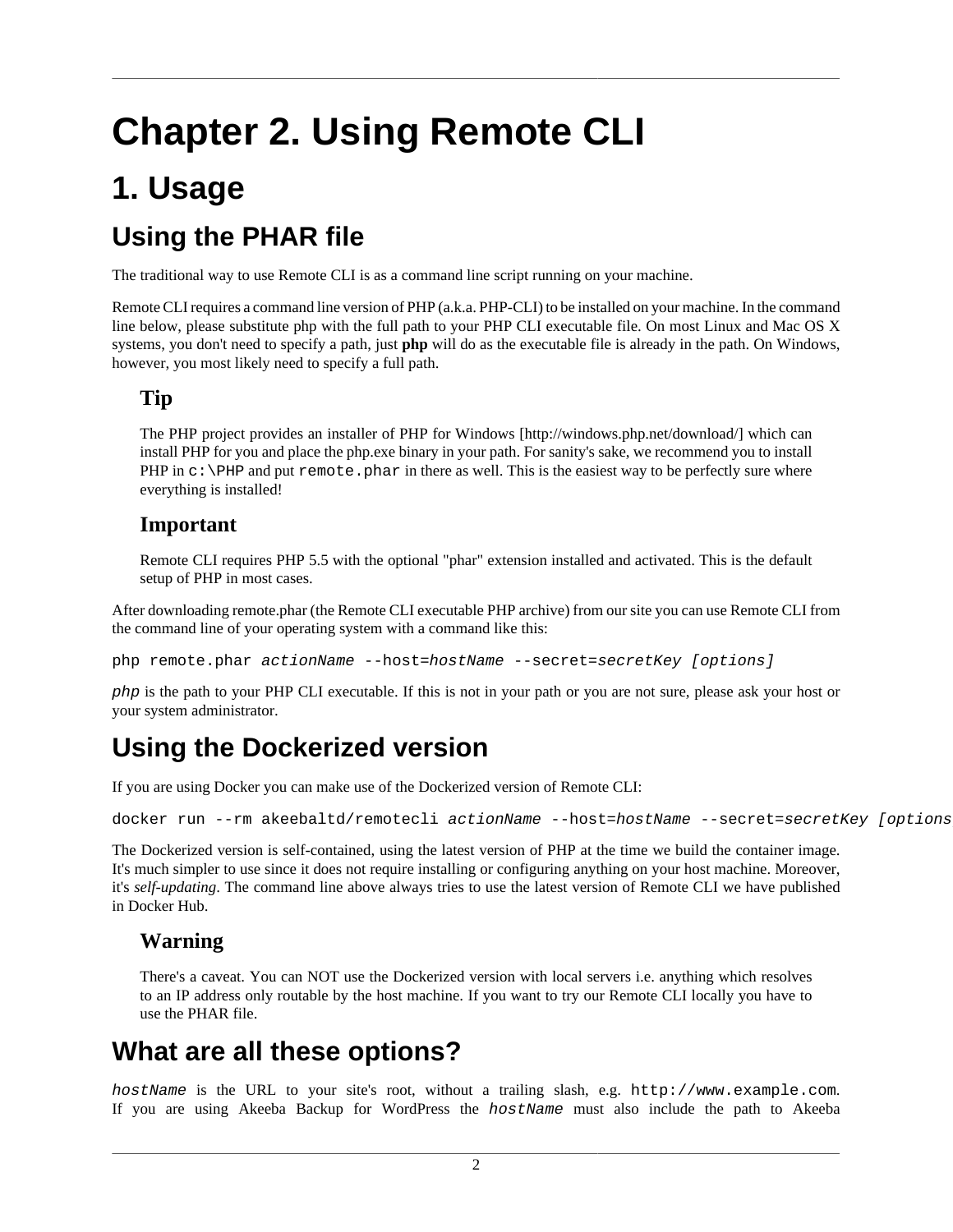Backup's index.php file tasked with handling the JSON API, e.g. http://www.example.com/wp-content/ plugins/akeebabackupwp/app/remote.php where http://www.example.com is the URL to your site and akeebabackupwp is the name of the folder where the Akeeba Backup for WordPress plugin is installed.

secretKey is the Secret Key you have defined in the component Options (Akeeba Backup for Joomla!) or the System Configuration (Akeeba Backup for WordPress, Akeeba Solo) page of the backup application.

The options which are required for each action are described in the [Options](#page-5-0) chapter of this documentation.

For practical examples, or if you want to find out how to automate backing up and downloading the backups of your site, please consult the [Walkthrough](#page-9-1) chapter.

actionName can be one of:

| license     | Displays the license of the software and quits.                                                                 |
|-------------|-----------------------------------------------------------------------------------------------------------------|
| test        | Tests whether Remote CLI can connect to your site. If it can not, it will tell you why.                         |
| backup      | Performs a backup. It can (optionally) download the backup archive and delete it from the server<br>afterwards. |
| download    | Downloads a backup archive and can optionally delete it from the server afterwards                              |
| deletefile  | Delete backup archives from the server                                                                          |
| delete      | Deletes backup archives and the associated backup record from the server                                        |
| listbackups | Lists the latest backup records                                                                                 |
| profiles    | Lists the profile IDs and descriptions                                                                          |
| backupinfo  | Shows detailed information about a backup record                                                                |
| upgrade     | Upgrades Akeeba Backup on the server, if there is an update available                                           |

#### **Tip**

You can also use the legacy  $-\text{action}=\text{action}N$  ame syntax for backwards compatibility with version 1.x.

#### **Warning**

Before you can use Remote CLI with your site, you will need to enable the remote API in Akeeba Backup / Akeeba Solo. In order to do that, go to Akeeba Backup / Akeeba Solo and click on either the Options button in the toolbar (Akeeba Backup for Joomla!) or the System Configuration button towards the bottom of the page (Akeeba Backup for WordPress, Akeeba Solo). You will have to set Enable front-end and remote backup to Yes. You will also need to supply a Secret Key of your liking. This is the password to connect to your site over Akeeba Backup's Remote API. Due to several issues which have to do with server configuration, we strongly recommend using only alphanumeric characters (a-z, A-Z, 0-9), dash and underscore in your Secret Key. Other characters may lead to inability to connect to your site. Use something long and complex.

## <span id="page-5-0"></span>**2. Options**

Under any circumstances you can append  $-m$  or  $-m$  achine-readable to the end of the command line to instruct Remote CLI to use a machine-readable output format. If you omit it, a human-readable format will be used instead (default).

Using the option --nocolor will skip the generation of color escape sequences. The default behaviour of Remote CLI is to color-code its output for easier reading. However, some terminal emulators, like Windows' command prompt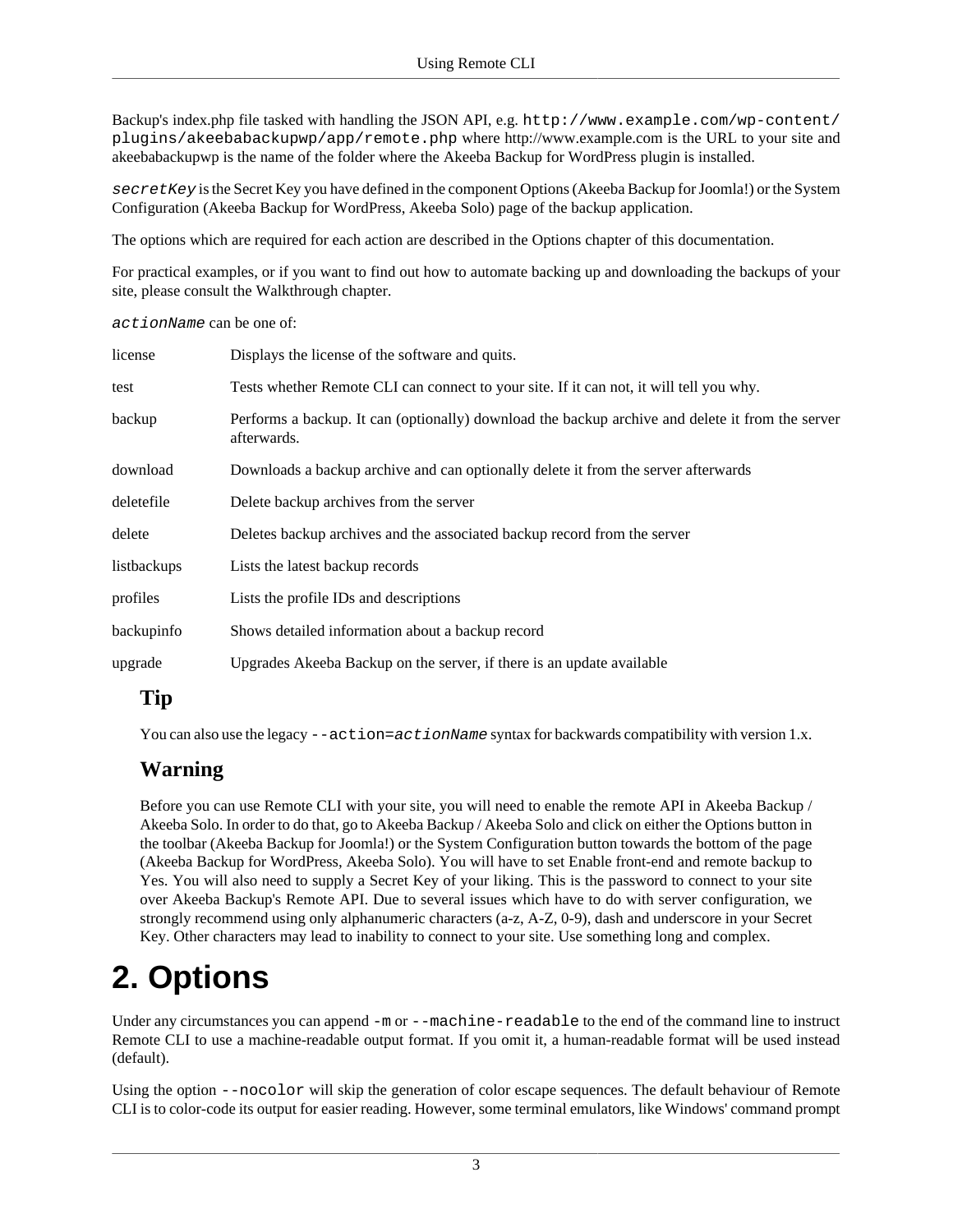application, do not support them and display them as verbatim text. This can be confusing, therefore the use of - nocolor is strongly recommended.

Moreover, you can specify the --license parameter to display the text of the GNU General Public License version 3, under which the software is distributed. In this case, the action and all options will be silently ignored. This has the same effect as specifying the license command.

If you have a host with a self-signed certificate, or a certificate signed by a non-public certificate authority, you can use the --certificate=/path/to/certificate.pem option, where /path/to/certificate.pem is the full filesystem path to a PEM-formatted certificate. This certificate will be considered a valid certification authority for the purposes of Akeeba Remote CLI. The practical use case for that is intranets, local servers and testing environments, typically using self-signed certificates.

Each action can be used with one or several options. Some of them are mandatory for the correct operation of Remote CLI. The following sections detail the parameters which can be used with each option. All actions require the following mandatory options:

host The URL to your site's root, without a trailing slash, e.g. http://www.example.com Please note that if your site is located in a subdirectory, you have to give the full path to the subdirectory, e.g. http:// www.example.com/joomla

If you are using Akeeba Backup for WordPress the hostName must also include the path to Akeeba Backup's index.php file tasked with handling the JSON API, e.g. http://www.example.com/wpcontent/plugins/akeebabackupwp/app/index.php where http://www.example.com is the URL to your site and akeebabackupwp is the name of the folder where the Akeeba Backup for WordPress plugin is installed.

secret The secret key, as defined in Akeeba Backup's component parameters. In order to access it in the component, please log in to your site's back-end, go to Components, Akeeba Backup and click on the Component Parameters button. Make sure the Enable front-end and remote backup option is enabled. Right below it, you will find the Secret Key field.

#### **Important**

We strongly advise you to use only lower and upper case Latin letters and numbers (a-z, A-Z, 0-9) in your secret word, as many servers will refuse to work with secret words containing special characters.

#### **Important**

If you are using sh404SEF make sure you have upgraded to the latest release. Older versions conflicted with Akeeba Backup's remote API feature and will cause Remote CLI to report a JSON decoding error. No support will be provided for this error. The only workaround is to upgrade your copy of sh404SEF (which is a good idea anyway, as the older versions also contained potential security vulnerabilities).

#### **Important**

Some SEF and security components will corrupt or block the request to Akeeba Backup's Remote API. In this case you will most likely get a "JSON decoding error". If this happens you may have to instruct your component to ignore com akeeba or allow full access to the http:// www.example.com/index.php?option=com\_akeeba&view=json URL. If unsure, please consult with the developer of your SEF or security component.

Below you can find the options required by each command: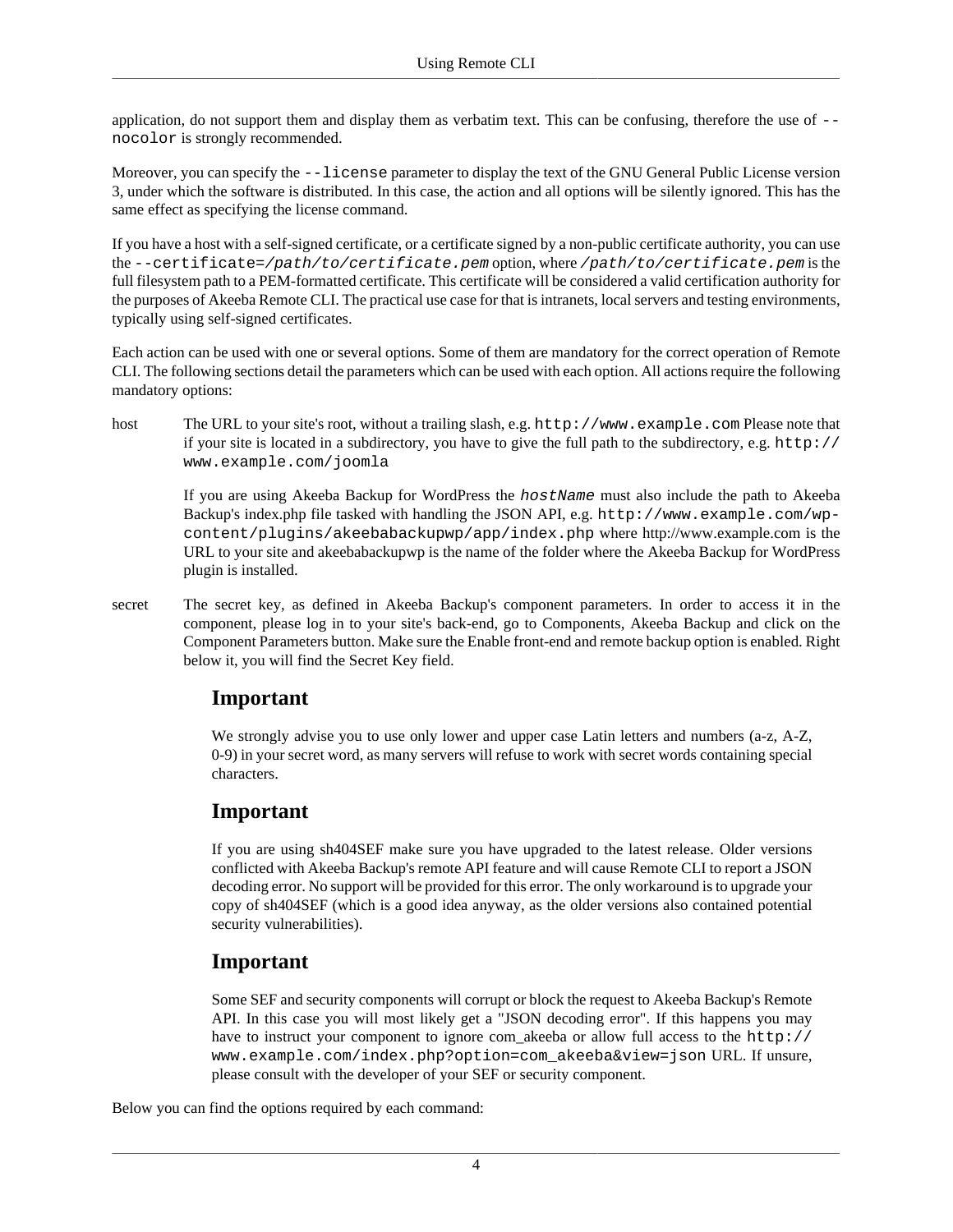#### **test**

No extra options are used

### **backup**

| profile     | The numeric profile ID you want take a backup with. If it is not specified, a backup with the default<br>profile $(\#1)$ will be taken. Please see the profiles command for an easy way to list profile names<br>and ID <sub>s</sub> .                                                                                                       |
|-------------|----------------------------------------------------------------------------------------------------------------------------------------------------------------------------------------------------------------------------------------------------------------------------------------------------------------------------------------------|
| description | An optional description of your backup. Put it in double quotes, i.e. $-\text{description} = "My"$<br>backup description". If not specified, the default backup description (the one with the date<br>and time of the backup) will be used by Akeeba Backup automatically.                                                                   |
| comment     | An optional backup comment. Put it in double quotes, i.e. $-\infty$ comment = "My<br>backup<br>comment". If not specified, no comment will be stored with your backup.                                                                                                                                                                       |
| download    | If you specify --download or -d, the produced backup archive will be downloaded to your<br>computer. In this case, please refer to the next section for its required parameters. You can also<br>specify --delete or -D together with $-$ -download $/$ -d in order to delete the backup archive<br>after it has been downloaded to your PC. |

### **download**

- id The numeric backup ID to download (see listbackups). Note: when you use the --download or -d switch with the backup action you must not use this option. In all other cases, this option is mandatory.
- dlmode Can be one of http, chunk or curl
	- http instructs Remote CLI to download the backup archive through HTTP, similar to what you get by clicking the download links in the "Manage Backups" (formerly "Administer Backup Files") page of Akeeba Backup. Even though it is the simplest method, it may cause corrupted downloads of backup archives over 10-20MB on some shared hosts.

Files are transferred unencrypted with this method. You are advised to only use this if your server is using HTTPS or with JPS (encrypted) archives only.

- chunk works similarly to http, but is designed to work with larger backup archives. It tries to download 1Mb at a time, in order to work around server restrictions on HTTP download. However, on a few shared hosts this will cause the download to fail with a timeout error, memory outage error or an Internal Server Error (HTTP 500 error).
- curl is the recommended method and can be used to download the backup archive over FTP, FTPS or SFTP. The only downside is that it needs some configuration (see the dlurl option below).

If you are using plain old FTP (not FTPS or SFTP) the files and login credentials are transferred unencrypted. You are advised to never use this method with plain old FTP (not FTPS or SFTP) for security reasons.

- dlpath Specify the path to save the downloaded file. For example, --dlpath="c:\User\Myuser \Downloads" on Windows, or --dlpath="/home/myuser/Downloads" on Linux, Mac OS X and other UNIX-based operating systems.
- dlurl This option is only required if you are using the curl download method. In this case, it tells Remote CLI how to connect to your site in order to download the backup archives.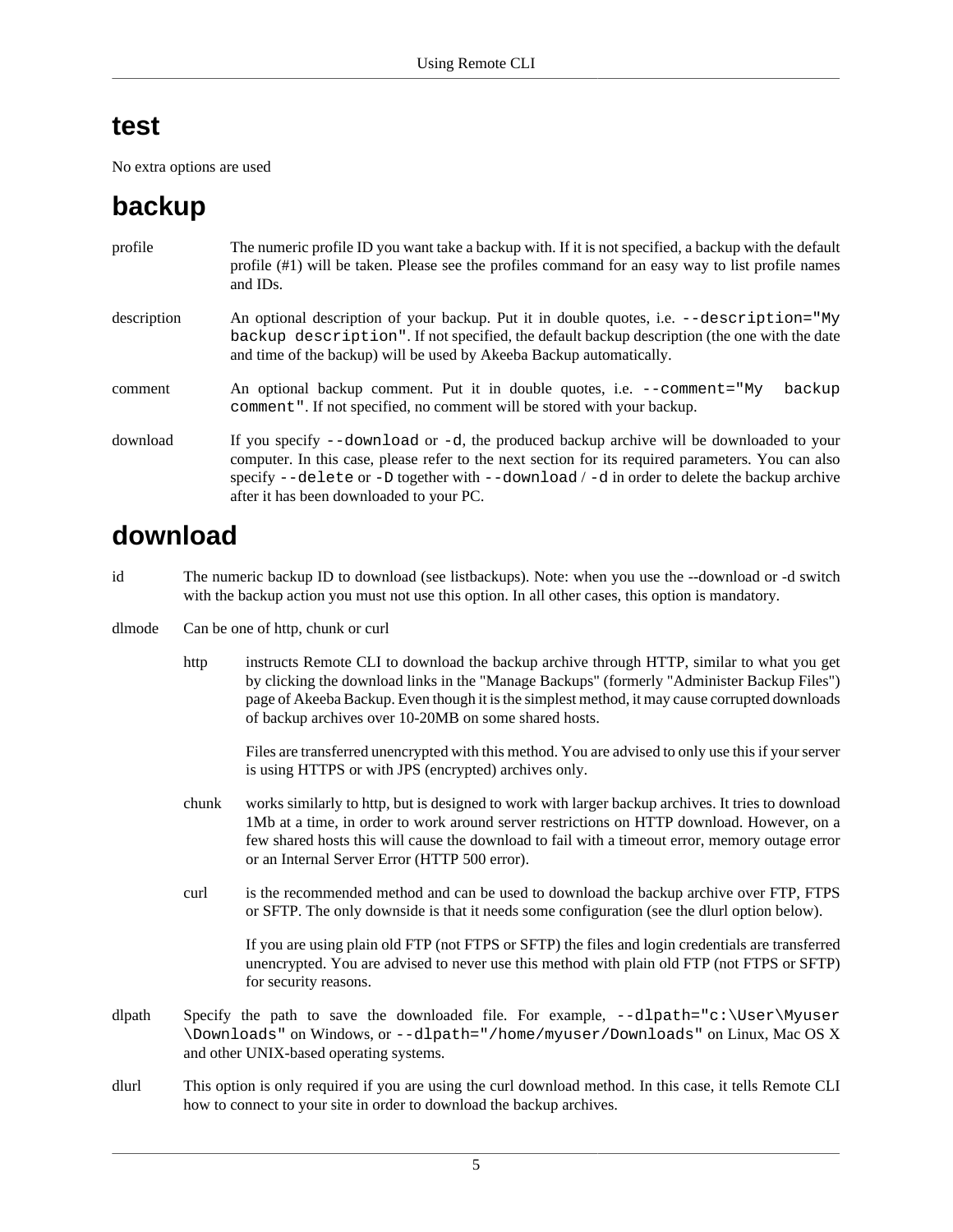If you are using FTP, you have to specify something like --dlurl="ftp:// username:password@hostname:port/path/to/output/directory

Username and Password are your FTP username and password. Hostname is the FTP server's host name. Port is the numeric TCP/IP port (normally it's 21, ask your host). The /path/to/output/ directory is the FTP path to your output directory. In order to figure out the latter, please use FileZilla to connect to your site and navigate to the backup output directory (by default that is administrator/ components/com\_akeeba/backup). Copy the path shown above the right-hand folders pane. That's the one you want.

Example:

```
--dlurl="ftp://myuser: mypassword@ftp.example.com:21/public_html/
administrator/components/com_akeeba/backup
```
#### **Important**

FTP is an unencrypted protocol. It is trivial for a third party to snoop into your connection and find the username and password you are using to connect to your server. We very strongly recommend using SFTP which is a file transfer protocol implemented over the very secure SSH remote server connection protocol. As a second best, you can use FTPS which is an encrypted version of FTP (exactly the same way HTTPS is an encrypted version of HTTP).

### **delete**

id The backup record's ID that you want deleted. Please see listbackups below.

### **deletefiles**

id The backup record's ID that you want deleted. Please see listbackups below.

### **profiles**

This command has no options. It will simply return a list of profile IDs and descriptions.

### **listbackups**

- from (Optional) From which record you want to start the listing. If not specified, 0 is assumed, showing the top results (latest backup records).
- to (Optional) Up to which record you want the listing to go to. If not specified, 50 is assumed, therefore showing the latest 50 backup records.

### **backupinfo**

id The backup record's ID whose info you want displayed. Please see listbackups above.

### **update**

There are no options. Calling this action will check if an update is available and, if there is, will install it automatically on your site.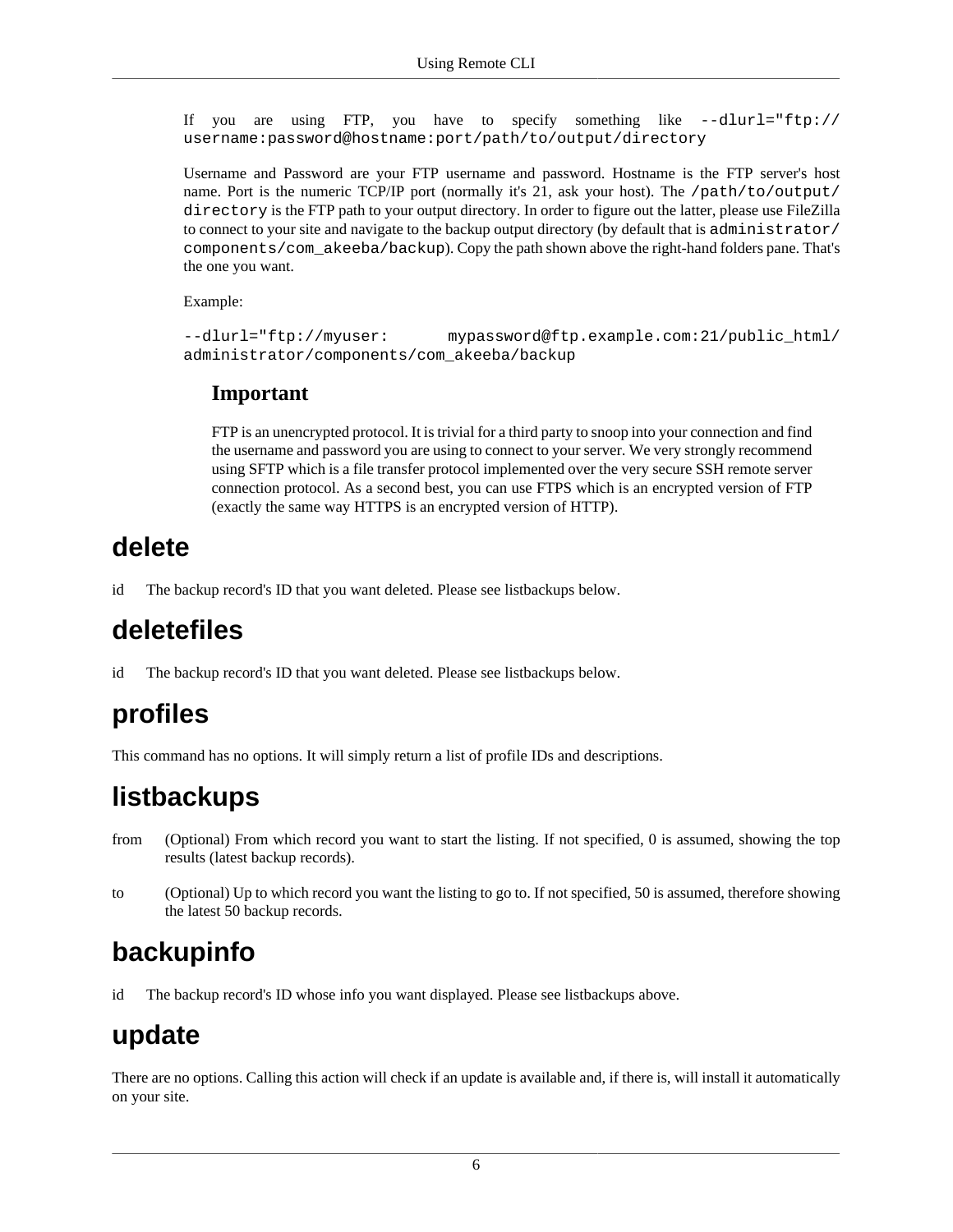#### **Important**

This feature IS NOT available on Joomla!. Extension updates are handled by Joomla! itself, not Akeeba Backup. Please refer to Joomla!'s documentation for information on updating extensions.

## <span id="page-9-0"></span>**3. Configuration files**

Akeeba Remote CLI is looking for a personalized configuration file. This is true on every Operating System *except* Microsoft Windows which does not make available the necessary information to do so.

#### **Important**

Configuration files only apply to remote.phar. The Dockerized version does not read files from your user folder.

The file is named .akeebaremotecli (mind the leading dot!) and is located in your home directory. In standard Unix notation that would be  $\sim/$  . akeebaremotecli

This is a plain text file which follows the INI format. Each configuration section can define a set of options which have the same effect as being passed to the command line itself. Each section is referenced by the  $-\text{host}$  command line parameter. If you do not define a host, the default entry [akeebaremotecli] will be used instead.

Configuration file example:

```
[akeebaremotecli]
host=https://www.example.com
secret=0123456789abcdef0123456789abcdef
[mybackup]
host=https://www.example.com
secret=0123456789abcdef0123456789abcdef
action=backup
profile=2
[example]
host=https://www.example.com
secret=0123456789abcdef0123456789abcdef
profile=3
```
Example using the default section (tests the connection):

remote.phar test

Example using a named section, without having to specify a command (takes a backup with profile #2):

remote.phar backup --host=mybackup

Example using a named section, specifying commands and overriding options (takes a backup with profile #1);

```
remote.phar backup --host=example --profile=1
```
## <span id="page-9-1"></span>**4. Walkthrough**

Below we will see how to get Remote CLI interface your site, make sure Akeeba Backup is up to date, run a backup and automatically download the backup archive to your PC.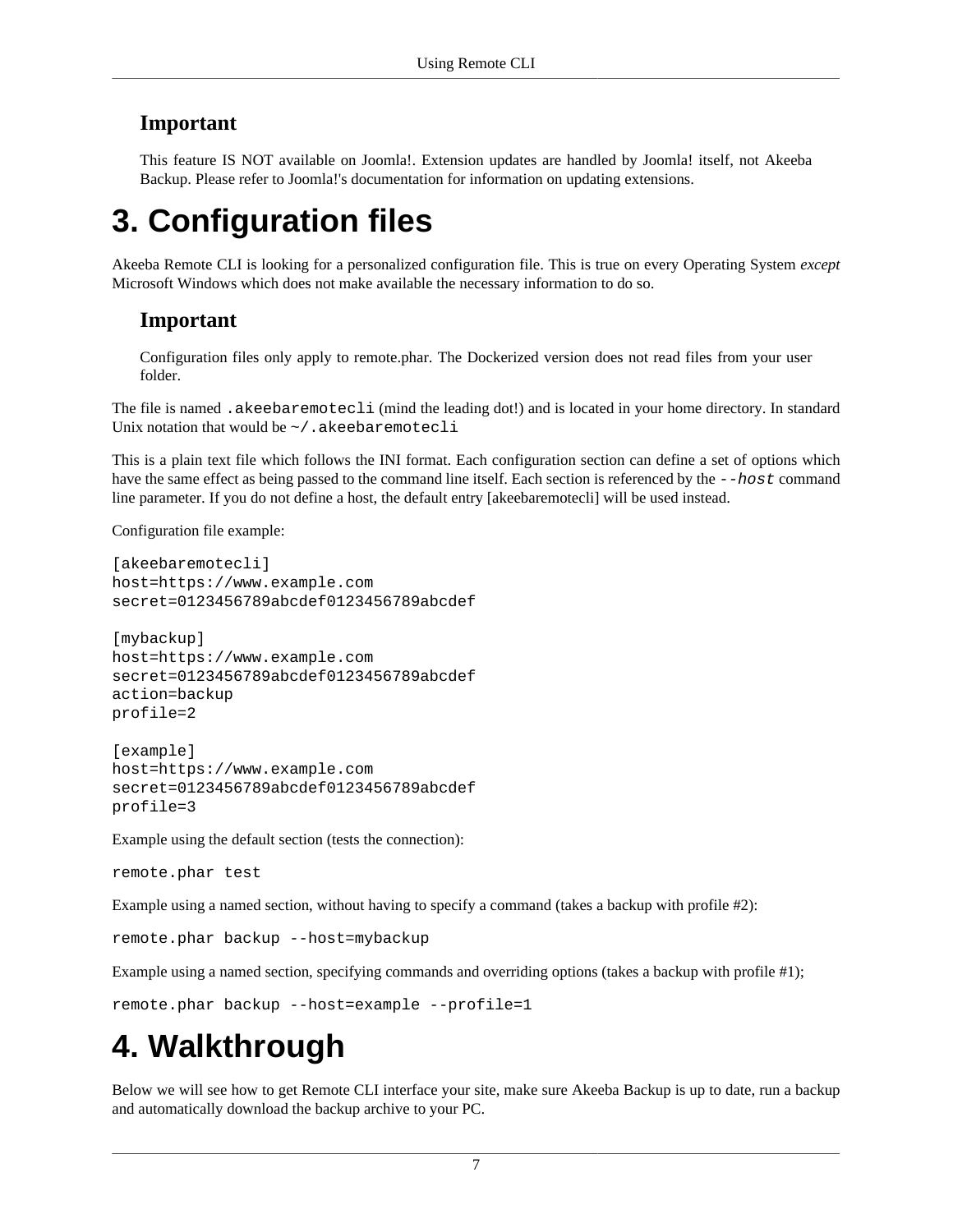In this fictional example, the following assumptions are made: Your site can be found at http:// www.example.com and the secret word is 0Lsp-MjOSLvUL8VuM1h9T2zWfM4EGqMA. The backup archives are stored in the default output directory (administrator/components/com\_akeeba/backup). The site's FTP host is ftp.example.com and its username and password are example and test respectively. The site is under the public\_html directory. We also assume that the PHP CLI executable is already in your path.

### **Connection test**

We begin by making sure that Remote CLI can access our site:

php remote.phar --action=test --host=http://www.example.com --secret=0Lsp-MjOSLvUL8VuM1h9T

You should see something like this:

```
Akeeba Remote Control CLI svn724 (2011-06-14)
Copyright ©2008-2014 Nicholas K. Dionysopoulos / Akeeba Ltd
--------------------------------------------------------------------------------
  This program comes with ABSOLUTELY NO WARRANTY. This is Free Software and you
  are welcome to redistribute it under certain conditions. Use command line
  option --license for details.
     --------------------------------------------------------------------------------
```
Successful connection to site

The last line tells you that the connection worked. However, if something goes wrong, you might get one of these error messages:

*Error 401 - Invalid login credentials* : Your secret word is wrong. Go to your site's back-end, Components, Akeeba Backup, click on Component Parameters and enter a secret key of your liking. We strongly recommend using only az, A-Z and 0-9 to work around limitations with some hosts.

*Error 503 - Access denied*: You forgot to enable the remote API or enter a secret word in Akeeba Backup. Go to your site's back-end, Components, Akeeba Backup, click on Component Parameters and set Enable remote and front-end backups to Yes. Then enter a secret key of your liking. We strongly recommend using only a-z, A-Z and 0-9 to work around limitations with some hosts.

*Your server does not seem to be compatible with Remote Control* : Check that you are using the correct host name, including the http/https prefix. Also make sure that Akeeba Backup 3.3.0 or later is installed and activated. Also note that some SEF and security extensions may be blocking the Remote API calls to your site. In this case, you won't be able to use Remote CLI.

#### **Important**

If your host name, secret key or any other option contains non-alphanumeric characters (anything except 0-9, a-z, A-Z, slash, backslash, dash, dot and underscore) you MUST enclose the option value in double quotes. For example, --secret=ab=gt%6 will not work, but --secret="ab=gt%6" will do. If you get connection errors despite having set the correct host name and secret key, try using double quotes around all of your option values.

### **Taking a backup**

The following command will take a backup (without downloading it to your local PC), using backup profile #1:

php remote.phar --action=backup --host=http://www.example.com --secret=0Lsp-MjOSLvUL8VuM1h

You should see a long list of output coming through, detailing the backup progress. In the end it should read: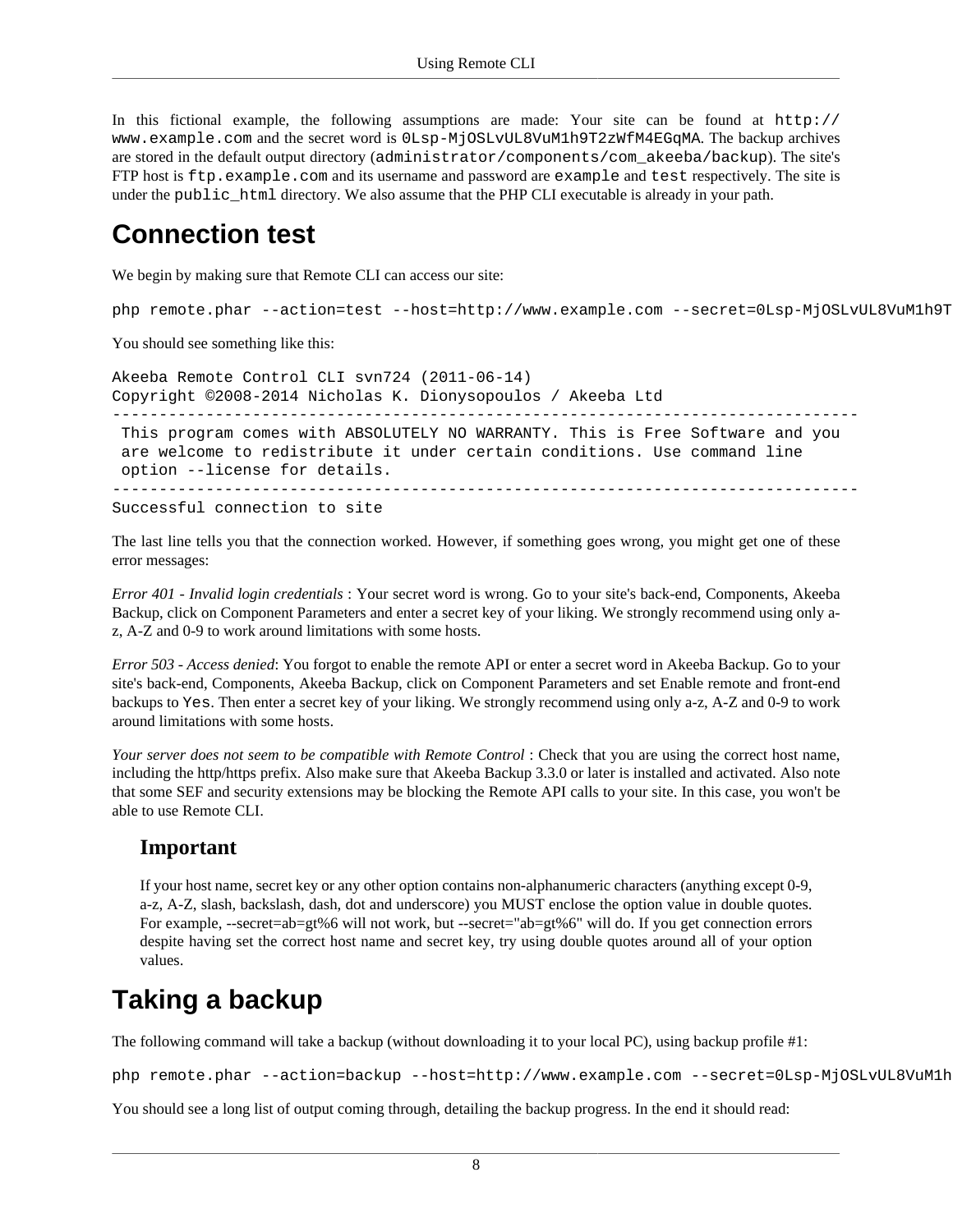Backup finished successfully

And that's it! You now have a backup. Since it's useless without downloading, let's try...

### **Taking and downloading a backup**

There are many ways to download a backup archive. We'll explore only two, using HTTP (not recommended on most sites) and FTP.

First, let's try HTTP. The command line to achieve that is the same as the backup command line, with the --download, --dlmethod and --dlpath added:

```
php remote.phar --action=backup --host=http://www.example.com 
    --secret=0Lsp-MjOSLvUL8VuM1h9T2zWfM4EGqMA --profile=1
     --download --dlmode=http --dlpath="c:\Downloads"
```
#### **Warning**

The command line above should be entered ON A SINGLE LINE. We have added the line break for typesetting purposes only.

This will take a backup and then download it to C:\Downloads (or anything else you specify with --dlpath) using the HTTP download method. After the "Backup finished successfully" messages you will also see many download lines and a "Archive downloaded successfully". If that fails, you'll have to use the FTP mode.

First, you need to know the following information about your site:

- FTP hostname. We'll assume it's  $ftp$ . example. com for this example
- FTP username and password. We'll assume it's foo and bar, respectively
- The FTP path to your backup output directory. We'll assume it's /public\_html/administrator/ components/com\_akeeba/backup.

#### **Tip**

In order to find this directory, connect to your site using FileZilla. Navigate inside the folder Joomla! is installed in. Usually it's a directory named public\_html, htdocs, www or something similar. If unsure don't ask us, ask your host. Then navigate to your backup output directory. The default is administrators/components/com\_akeeba/backup. If unsure, check your Akeeba Backup Configuration page. Now, on the right-hand pane you will find the FTP path, right above the folders list. Copy this; it's the path we need.

Then, modify the command line to read:

```
php remote.phar --action=backup --host=http://www.example.com
--secret=0Lsp-MjOSLvUL8VuM1h9T2zWfM4EGqMA --profile=1
--download --dlmode=curl --dlpath="c:\Downloads"
--dlurl="ftp://foo:bar@ftp.example.com/public_html/administrator/components/com_akeeba/bac
```
#### **Warning**

The command line above should be entered ON A SINGLE LINE. We have added the line break for typesetting purposes only.